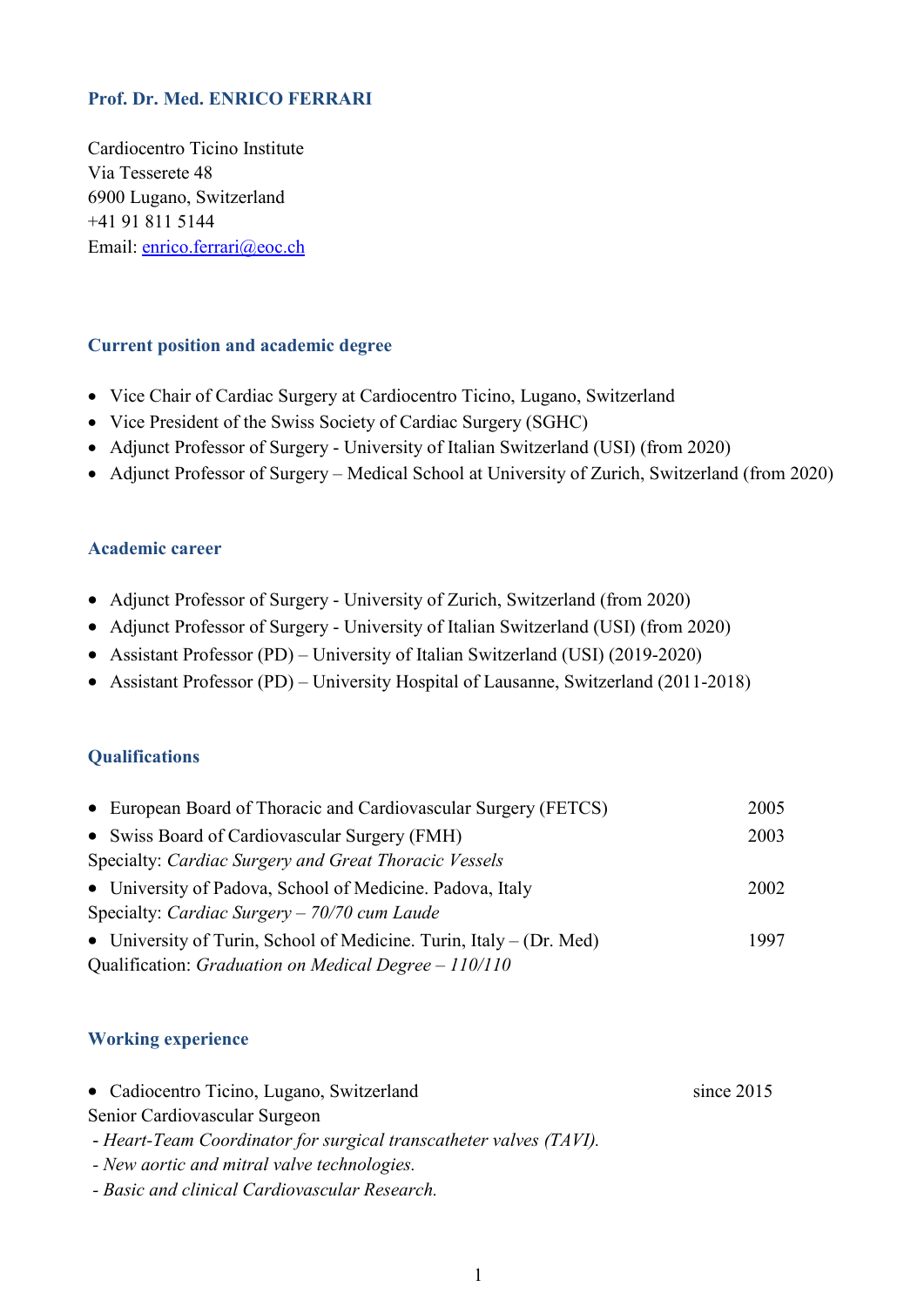*- Supervisor of trainees and fellows.*

| • University Hospital of Zurich (40%)                                | 2020-2021 |
|----------------------------------------------------------------------|-----------|
| Senior Cardiovascular Surgeon and Cardiovascular Research Director   |           |
| - Minimal invasive valve surgery                                     |           |
| - New aortic and mitral valve technologies.                          |           |
| - Basic and clinical Cardiovascular Research.                        |           |
| • University Hospital of Lausanne, Switzerland                       | 2003-2015 |
| Médecin Associé and Assistant Professor (PD).                        |           |
| - Heart-Team Coordinator for surgical transcatheter valves (TAVI).   |           |
| - New aortic and mitral valve technologies.                          |           |
| - Minimally-invasive valve procedures and hybrid coronary procedures |           |
| - Basic and clinical Cardiovascular Research.                        |           |
| - Supervisor of trainees and fellows.                                |           |
| • Sion City Hospital, Sion, Switzerland                              | 2011-2014 |
| Responsible of Cardiac Surgery Unit.                                 |           |
| - Surgical activity management.                                      |           |
| - Minimally invasive surgery.                                        |           |
| - Supervisor of trainees and fellows.                                |           |
| • Catharina Hospital, Eindhoven, Netherlands                         | 2001-2003 |
| <b>Assistant in Cardiac Surgery</b>                                  |           |
| • University Hospital of Padova, Italy                               | 1998-2001 |
| Trainee in Cardiovascular Surgery                                    |           |

#### **Surgical experience**

More than 4000 surgical procedures performed in the field of valve surgery, coronary surgery and major vascular surgery between 2000 and 2022. Advanced surgical experience and expertise on coronary revascularization with arterial grafts, minimally invasive aortic and mitral valve procedures, and aortic valve replacement with transcatheter procedures (TAVI). Leader in the development and clinical use of innovative heart valve technologies such as rapid deployment aortic valve systems and sutureless valves. Advanced experience on thoracic endovascular aorta repair (TEVAR).

#### **Cardiovascular research**

- 2010-2011. New transcatheter stent-valve applications: the transapical approach for minimal invasive mitral procedure (FNS grant application).
- 2011-2013. Clinical and basic science investigations on transapical TAVR and new transcatheter mitral devices.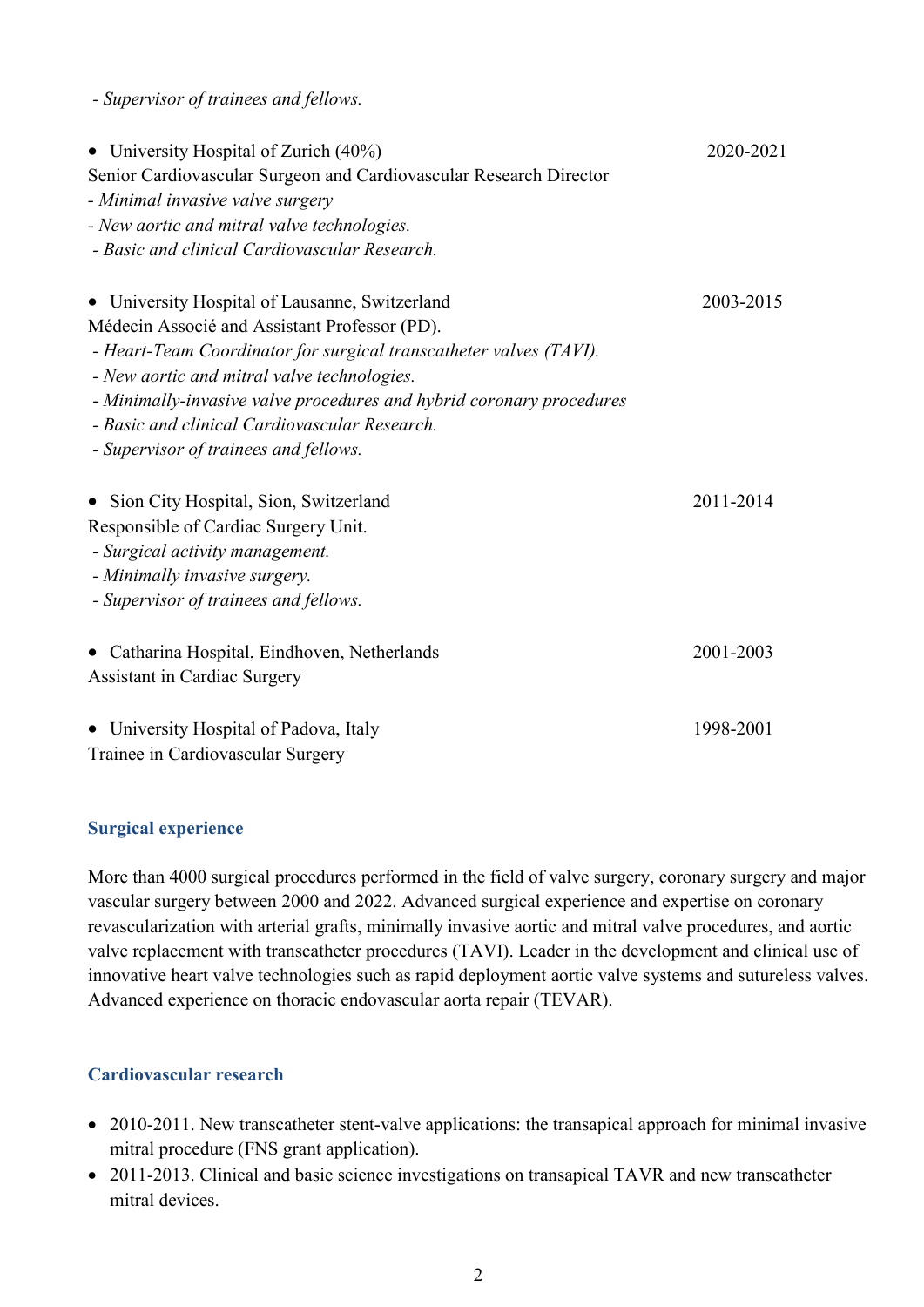- 2013-2014. Long-term durability of biological heart valves with the Edwards Perimount valve (FU 1990 to 2013).
- 2013-2015. Mid-term results of rapid-deployment aortic bioprosthesis (INTUITY valve, Edwards Lifesciences) – grant from Industry
- 2013-2014. Apical closure device. Feasibility tests. Development of the device in partnership with industry – grant from industry.
- 2013-2015. TF vs TA TAVR procedures at University of Lausanne, Switzerland. Retrospective clinical study.
- 2014-2016. Use of 3D printers to assess transcatheter valve size during planned TAVR procedures.
- 2014-2016. Transcatheter aortic root procedure. Bench tests with 3D printed aortic root models.
- 2014-2016. Apical closure device. Stress tests in a minimally invasive animal setting. Partnership with industry – grant from industry.
- 2015-2017. Long-term durability of Edwards Perimount mitral bioprosthesis (FU 2000-2015).
- 2016-2017. New surgical technique: annulus stabilization technique for rapid-deployment aortic valve implantation (FU 2015-2019)
- 2017-2018. Apical closure device. Tests in animals in a full-percutaneous setting at University of Zurich, Switzerland. Partnership with industry.
- 2016-2017. Apical closure device for TA-TAVR. Long-term tests in animals (full-percutaneous). Partnership with industry.
- 2016-2019. DuraGraft solution for preserving vascular grafts in CABG. Multicentre clinical registry. PI for site.
- 2016-2019. Long-term follow-up of BIMA grafts for CABG (FU 2001-2016).
- 2017-2018. Long-term follow-up and valve performance of Perimount Magna vs Hankock-II aortic valve replacement (FU 2000-2016).
- 2017-2019. Development of a new concept for transcatheter aortic root replacement (TARR) technique). Swiss Grant from SHF (90000 chf).
- 2019-2020. Research on exosomes expression in cardiac surgery patients developing postoperative vasoplegia.
- 2018-2019. Research on spontaneous apoptosis in vein samples for CABG protected with saline, autologous blood or Duragraft storage solution.
- 2019-2021. Computational model analysis of coronary blood flow through the TARR technology. Partnership with University of Pavia.
- 2019-2020. Self-expanding bidirectional flow cannula for percutaneous ECMO treatment in cardiogenic shock.
- 2020-2021. hemodynamic assessment of TARR technology in a pulsatile bench test model.

# **Editorial activity**

| • Associate Editor European Journal of Cardio-thoracic Surgery (EJCTS)     | since 2017 |
|----------------------------------------------------------------------------|------------|
| • Associate Editor Interactive Cardiovascular and Thoracic Surgery (ICVTS) | 2013-2017  |
| • Assistant Editor European Journal of Cardio-thoracic Surgery (EJCTS)     | 2007-2013  |
| • Assistant Editor Interactive Cardiovascular and Thoracic Surgery (ICVTS) | 2010-2013  |
| • Editorial Board Multimedia Manual of Cardio-Thoracic Surgery             | 2014-2017  |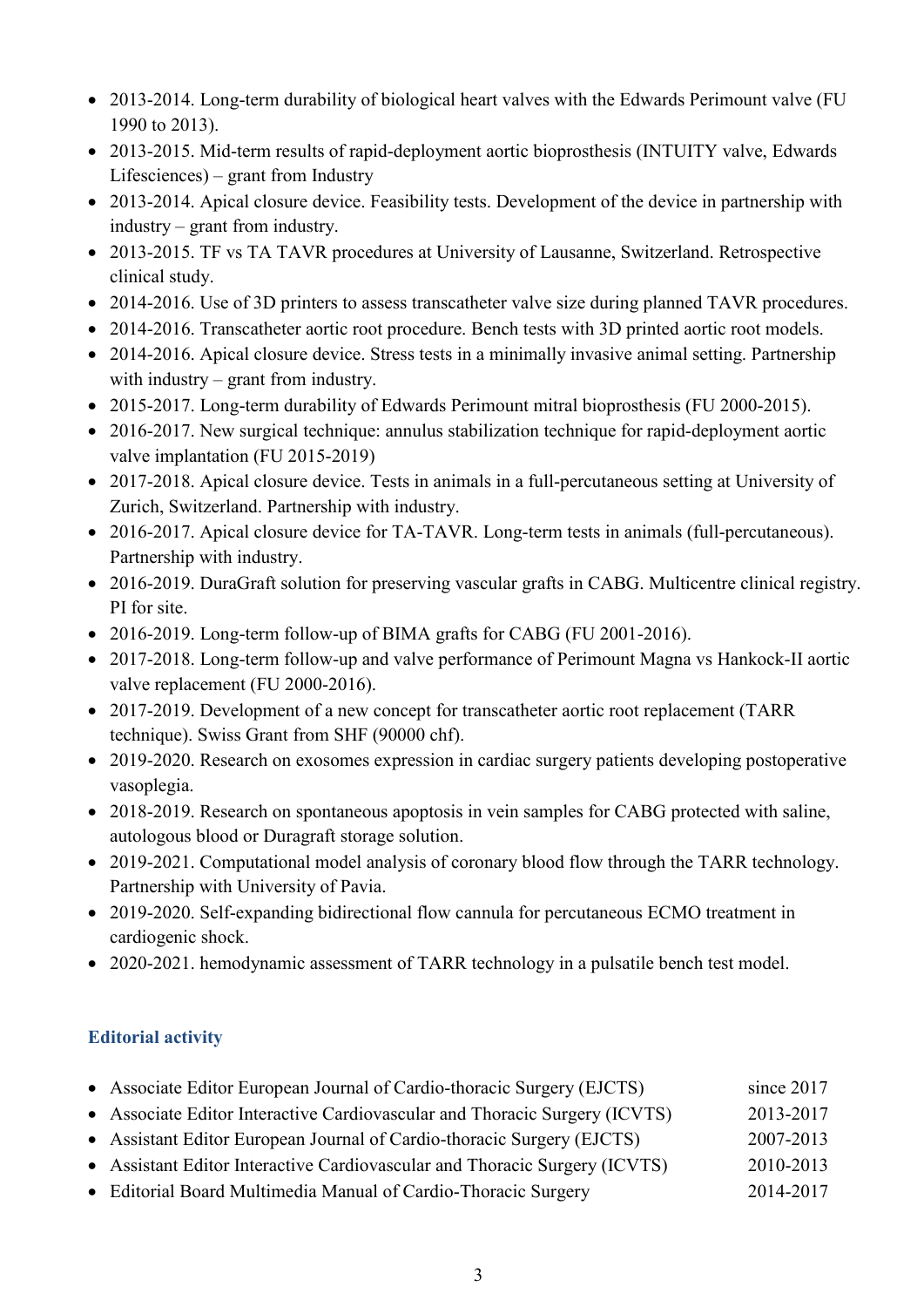| • Editorial Board member Journal of Visualized Surgery                      | since $2015$ |
|-----------------------------------------------------------------------------|--------------|
| • Editorial Board member Journal of Clinical Cardiology and Cardiac Therapy | since 2016   |
| • Editorial Board member GSL Journal of Cardiovascular Diseases             | since 2017   |
| • Editorial Board member Annals of Cardiovascular Surgery                   | since 2017   |
| • Editorial Board member Journal of Cardiology Research                     | since 2018   |
| • Editorial Board member Journal of Integrative Cardiology                  | since $2016$ |
| • Editorial Board member Journal of Cardiology and Cardiovascular Medicine  | since 2021   |
| • Editorial Board member Journal of Cardiovascular Development and Disease  | since 2022   |

# **Languages**

- **Italian and French**: mother language
- **English**: fluent
- **German and Spanish**: Basic level

# **165 scientific publications (2015-2022)**

# **2015**

87) **Ferrari E**, Locca D, Berdajs D, Marcucci C, Gronchi F, Lavanchy J, Prêtre R, Tozzi P Use of a VSD occluder for apical closure in transapical aortic valve replacement. Innovations. 2015;10:68-70 PMID: 25621876

88) Li L, Abdel-Sayed S, Berdajs S, **Ferrari E**, von Segesser LK. Venous cannula performance assessment in a realistic caval tree model Eur J Cardiothorac Surg. 2015;20:194-199 PMID: 25368132

89) **Ferrari E**, von Segesser LK, Berdajs D. Improving coronary artery bypass graft durability: use of the external saphenous vein graft support. Multimed Man Cardiothorac Surg. 2015. Pii: mmv005. Doi: 10.1093/mmcts/mmv005. PMID: 25976117

90) **Ferrari E**, Siniscalchi G, Tozzi P, von Segesser LK. Aortic annulus stabilization technique for rapid deployment aortic valve replacement. Innovations. 2015;10:360-362 PMID: 26575385

91) **Ferrari E**, Berdajs D, Tozzi P, Siniscalchi G, von Segesser LK. Apical closure device for transapical valve procedures.

Interact Cardiovasc Thorac Surg. 2015;21:561-564 PMID: 26265071

92) Fournier S, Monney P, **Ferrari E**, Lglesias JF, Roguelov C, Zuffi A, Eeckhout E, Muller O. Transcatheter aortic valve implantation: update on indications.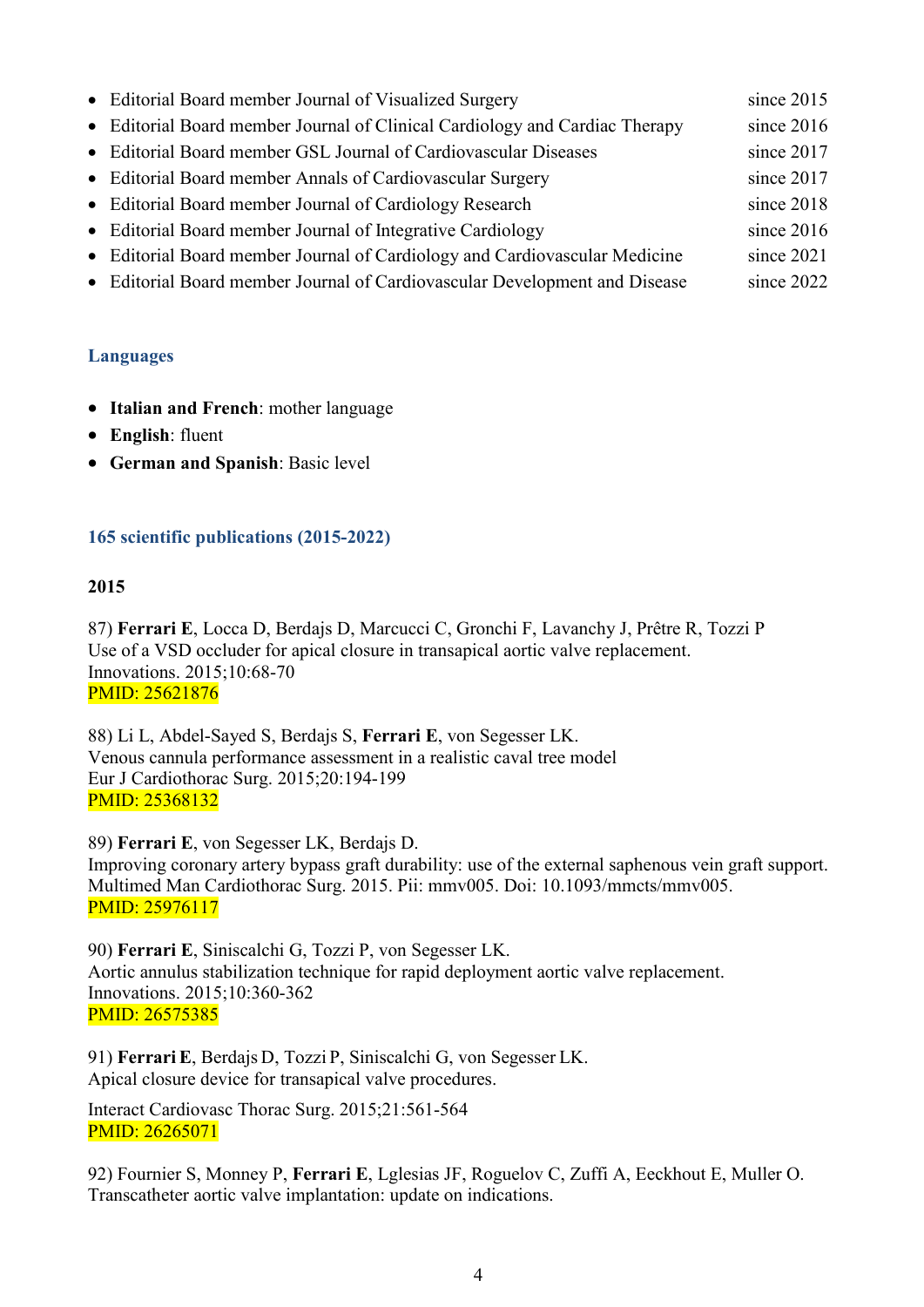# Rev Med Suisse. 2015;11:1197-1200 PMID: 26182639

94) Binder RK, Stortecky S, Heg D, Tueller D, Jeger R, Toggweiler S, Pedrazzini G, Amann FW, **Ferrari E**, Noble S, Nietlispach F, Maisano F, Räber L, Roffi M, Grünenfelder J, Jüni P, Huber C, Windecker S, Wenaweser P. [Procedural Results and Clinical Outcomes of Transcatheter Aortic Valve Implantation in Switzerland:](https://www.ncbi.nlm.nih.gov/pubmed/26453687)  [An Observational Cohort Study of Sapien 3 Versus Sapien XT Transcatheter Heart Valves.](https://www.ncbi.nlm.nih.gov/pubmed/26453687) Circ Cardiovasc Interv. 2015 Oct;8(10). pii: e002653. doi: 10.1161/CIRCINTERVENTIONS.115.002653 PMID: 26453687

# 95) Samim D, Tozzi P, **Ferrari E**

Surgical outcome after isolated on-pump and off-pump anterior descending coronary revascularization. Swiss Med Wkly. 2015;145:w14239. doi:10.4414/smw.2015.14239. PMID: 26709551

# **2016**

96) Berdajs D, Mosbahi S, Forro Z, Gerber C, **Ferrari E**, Charbonnier D, von Segesser LK. Numerical analysis of the aortic root 3-dimensional aortic root morphology during the cardiac cycle. Eur J Cardiothorac Surg. 2016;49:1213-1221 PMID: 26354961

# 97) **Ferrari E**

Apical access and closure devices for transapical transcatheter heart valve procedures. Swiss Med Wkly 2016.22;146:w14237. doi: 10.4414/smw.2016.14237. PMID: 26900765

98) Gallo M, Dvir D, Demertzis S, Pedrazzini G, Berdajs D, **Ferrari E** Transcatheter valve-in-valve implantation for degenerated bioprosthetic aortic and mitral valves. Expert Rev Med Devices. 2016;13:749-758 PMID: [27359372](http://www.ncbi.nlm.nih.gov/pubmed/27359372)

99) **Ferrari E**, Muller O, Demertzis S, Moccetti M, Moccetti T, Pedrazzini G, Eeckhout E. Transaortic transcatheter aortic valve replacement through a right mini-thoracotomy with balloonexpandable Sapien<sup>TM</sup> 3 valve. Multimed Man Cardiothorac Surg. 2016 Jul 8;2016. pii: mmw011. doi: 10.1093/mmcts/mmw011 PMID: 27401072

# 100) **Ferrari E**, Dvir D, Guerrero M

Transatheter mitral valve replacement in degenerated calcified native mitral valves: is the currently available technology suitable? Eur J Cardiothorac Surg. 2016;50:391-395 PMID: 27247377

101) Guerrero M, Dvir D, Himbert D, Urena M, Eleid M, Wang DD, Greenbaum A, Mahadevan VS, Holzhey D, O'Hair D, Dumonteil N, Rodes-Cabau J, Piazza N, Palma JH, DeLago A, **Ferrari E**, Witkowski A, Wendler O, Kornowski R, Martinez-Clark P, Ciaburri D, Shemin R, Alnasser S, McAllister D, Bena M, Kerendi F, Pavlides G, Sobrinho JJ, Attizzani GM, George I, Nickenig G, Fassa AA, Cribier A, Bapat V, Feldman T, Rihal C, Vahanian A, Webb J, O'Neill W. Transcatheter mitral valve replacement in native mitral valve disease with severe mitral annular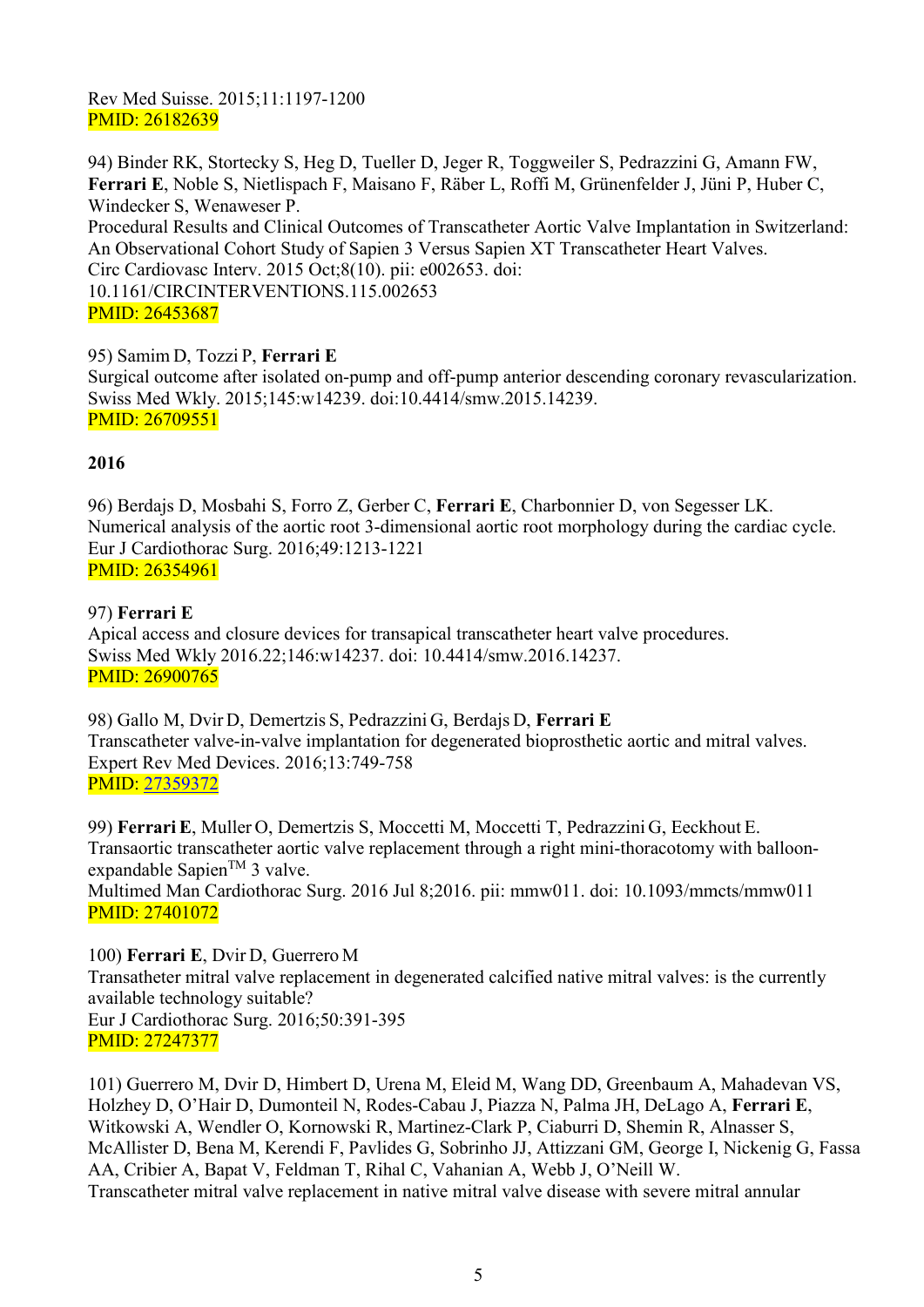calcification: results from the first multicenter global registry. JACC Cardiovasc Interv. 2016;9:1361-1371 PMID: 27388824

102) von Segesser L, Marinakis S, Berdajs D, **Ferrari E**, Wilhelm M, Maisano F Prevention and therapy of leg ischaemia in extracorporeal life support and extracorporeal membrane oxygenation with peripheral cannulation. Swiss Med Wkly. 2016.146:w14304. doi: 10.4414/smw.2016.14304 PMID: 27153458

103) von Segesser LK, Berdajs D, Abdel-Sayed S, Tozzi P, **Ferrari E**, Maisano F New, Virtually Wall-less Cannulas Designed for Augmented Venous Drainage in Minimally Invasive Cardiac Surgery. Innovations. 2016;11:278-281 PMID: 27561178

105) Pilgrim T, Stortecky S, Nietlispach F, Heg D, Tueller D, Toggweiler S, **Ferrari E**, Noble S, Maisano F, Jeger R, Roffi M, Grünenfelder J, Huber C, Wenaweser P, Windecker S. Repositionable Versus Balloon-Expandable Devices for Transcatheter Aortic Valve Implantation in Patients With Aortic Stenosis. J Am Heart Assoc. 2016 Nov 17;5(11). pii: e004088 PMID: 27856487

106) Putzu A, Capelli B, Belletti A, Cassina T, **Ferrari E**, Gallo M, Casso G, Landoni G. Perioperative statin therapy in cardiac surgery: a meta-analysis of randomized controlled trials. Critical Care 2016;20:395 PMID: 27919293

# **2017**

107) Franciosi G, Trunfio R, **Ferrari E**, Demertzis S. Yacoub procedure to treat giant pulmonary artery aneurysm. Eur Heart J. 2017;38:3393-3394 PMID: 27694192

108) **Ferrari E**, Franciosi G, Clivio S, Faletra F, Moccetti M, Moccetti T, Pedrazzini G, Demertzis S. Stent valve implantation in conventional redo aortic valve surgery to prevent patient-prosthesis mismatch. Interact Cardiovasc Thorac Surg. 2017;24:319-323 PMID: 28040758

109) Tozzi P, Hayoz D, Antona C, Fiore GB, Siniscalchi G, **Ferrari E**, Baeriswyl G, Vismara R. Mastering mitral leaflets coaptation after valve repair with adjustable annuloplasty ring: prove of concept in mock loop study. ASAIO J. 2017;63:168-173 PMID: 27861426

110) Noble S, Stortecky S, Heg D, Tuller D, Jeger R, Toggweiler S, **Ferrari E**, Nietlispach F, Taramasso M, Maisano F, Grünenfelder J, Jüni P, Huber C, Carrel T, Windecker S, Wenaweser P, Roffi M.

Comparison of procedural and clinical outcomes with Evolut R versus Medtronic CoreValve: a Swiss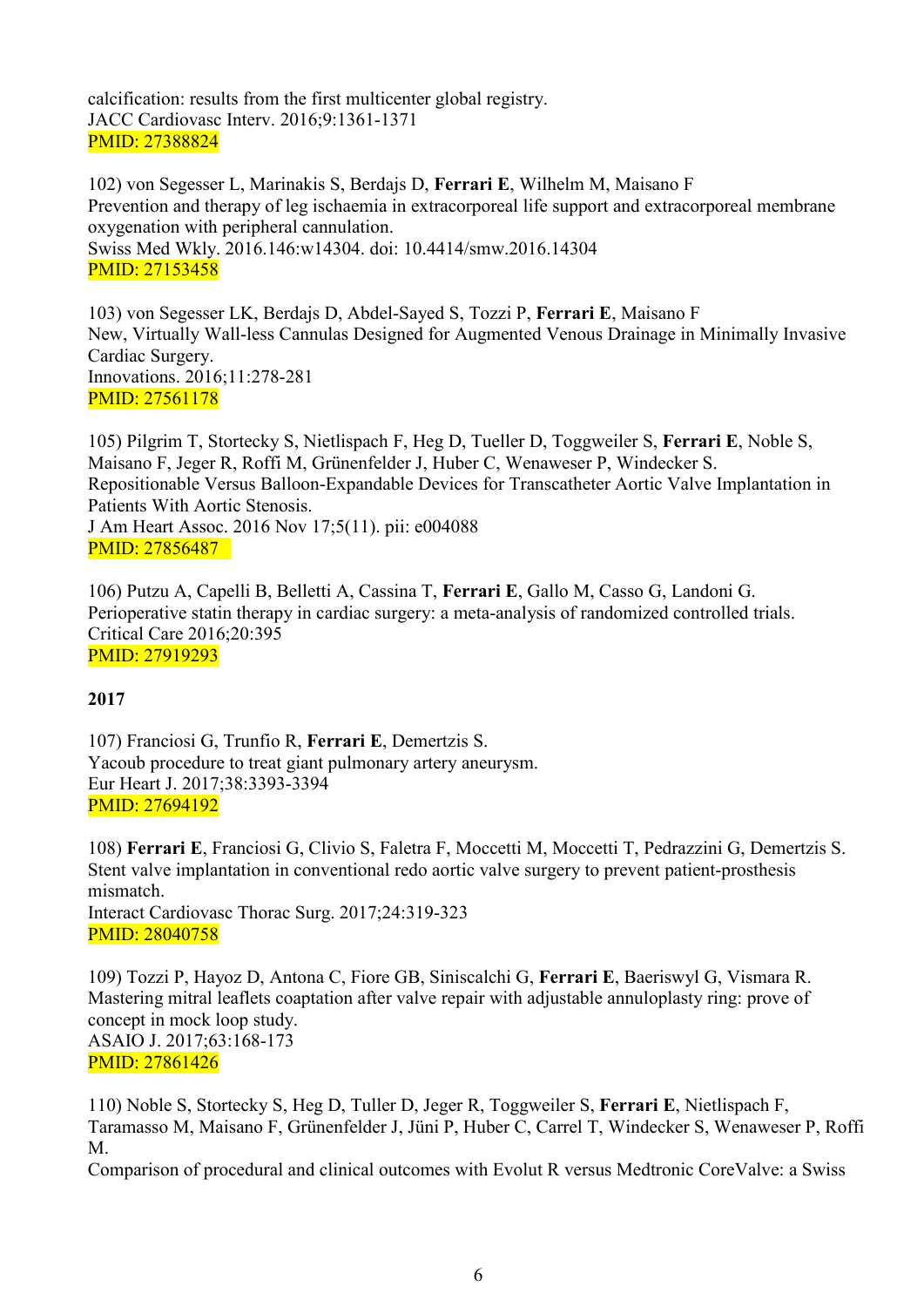TAVI registry analysis. EuroIntervention. 2017;12:e2170-e2176 PMID: 28067197

111) **Ferrari E**, Demertzis S, Angelella J, Berdajs D, Tozzi P, Moccetti T, Maisano F, von Segesser LK. Apical closure device for full-percutaneous transapical valve implantation: stress-test in an animal model. Interact Cardiovasc Thorac Surg. 2017;24:721-726 PMID: 28329078

112) Gallo M, Demertzis S, Gerosa G, **Ferrari E.** Leaflet ipomobility after transcatheter aortic valve replacement: thrombosis or mechanical factors? A possible pathophysiologic pattern. J Heart Valve Dis. 2017;26:9-11 PMID: 28544825

113) Berdajs D, Mosbahi S, **Ferrari E**, Charbonnier D, von Segesser LK. Aortic valve pathology as predictive factor for acute aortic dissection. Ann Thorac Surg. 2017;104:1340-1348 PMID: 28587739

114) Caporali E, Pedrazzini G, Demertzis S, **Ferrari E.** Transcatheter aortic valve implantation for recurrent Valsalva sinus re-dissection and severe aortic regurgitation shortly after surgery for type-A aortic dissection. Interact Cardiovasc Thorac Surg. 2017;25:839-841 PMID: 28535198

115) **Ferrari E**, Roduit C, Salamin P, Caporali E, Demertzis S, Tozzi P, Berdajs D, von Segesser LK. Rapid-deployment aortic valve replacement vs standard bioprosthesis implantation. J Card Surg. 2017;32:322-327 PMID: 28493342

116) Putzu A, Gallo M, Martino EA, **Ferrari E**, Pedrazzini G, Moccetti T, Landoni G, Cassina T. Coronary artery bypass graft surgery versus percutaneous coronary intervention with drug-eluting stents for left main coronary artery disease: a meta-analysis of randomized trials. Int J Cardiol. 2017;241:142-148 PMID: 28438354

117) **Ferrari E**, Eeckhout E, Keller S, Muller O, Tozzi P, Berdajs D, von Segesser LK. Transfemoral versus transapical approach for transcatheter aortic valve implantation: hospital outcome and risk factor analysis. J Cardiothorac Surg. 2017;12:78 PMID: 28874169

118) Fournier S, Monney P, Roguelov C, **Ferrari E**, Eeckhout E, Muller O, Durko A, Van Mieghem NM, Kappetein AP, Margey R. How should I treat an Edwards SAPIEN 3 aortic valve embolisation during a transaortic transcatheter aortic valve implantation? EuroIntervention. 2017;13:495-498 PMID: 28735254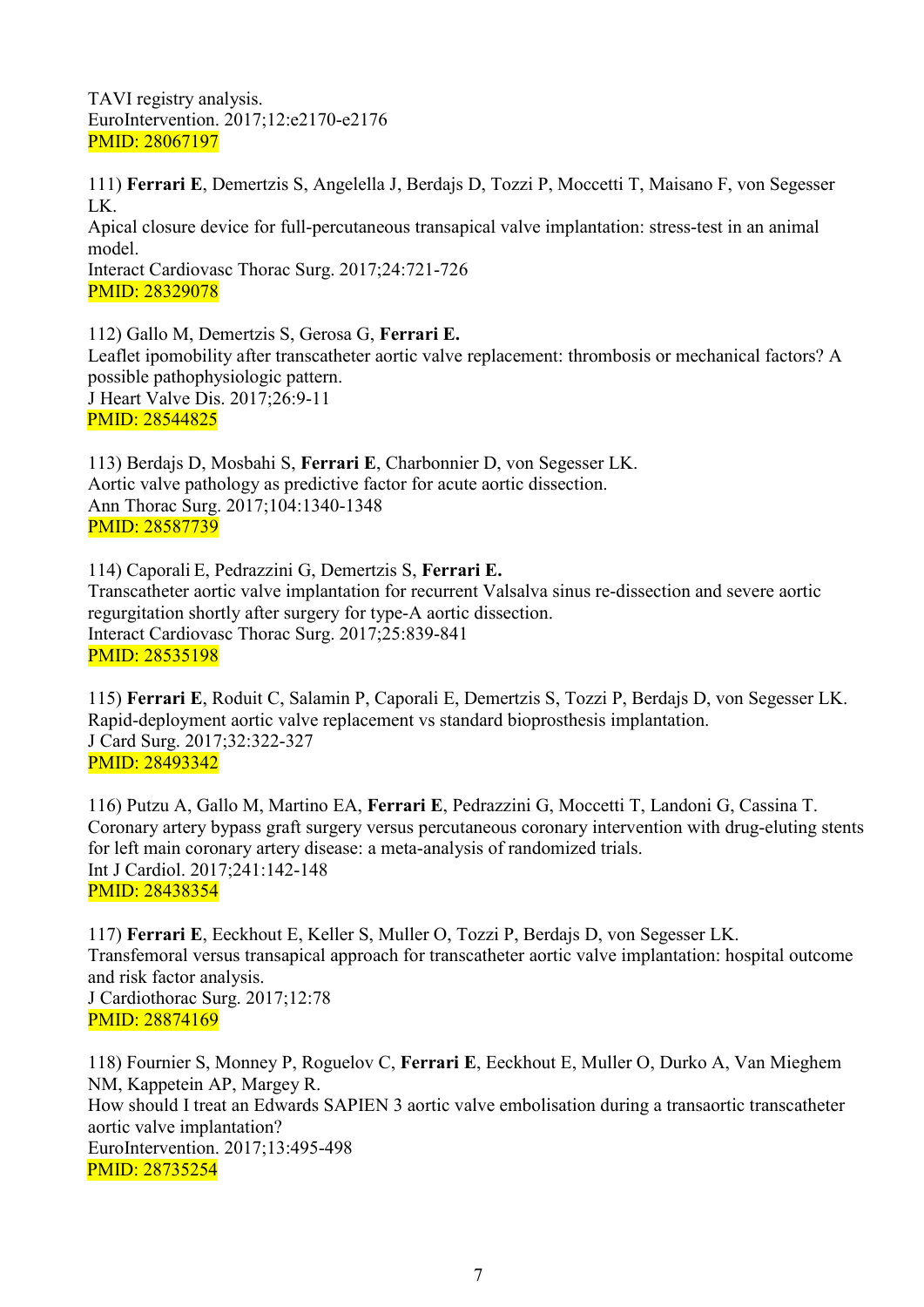119) Pedrazzini GB, **Ferrari E**, Zellweger M, Genoni M. Heart-Team: joint position of the Swiss society of cardiology and the Swiss society of cardiac surgery. Thorac Cardiovasc Surg. 2017; 65:519-523 PMID: 28922674

120) Yoon SH, Schmidt T, Bleiziffer S, Schofer N, Fiorina C, Munoz-Garcia AJ, Yzeiraj E, Amat-Santos IJ, Tchetche D, Jung C, Fujita B, Mangieri A, Deutsch MA, Ubben T, Deuschl F, Kuwata S, De Biase C, Williams T, Dhoble A, Kim WK, **Ferrari E**, Barbanti M, Vollema EM, Miceli A, Giannini C, Attizzani GF, Kong WKF, Gutierrez-Ibanes E, Jimenez Diaz VA, Wijeysundera HC, Kaneko H, Chakravarty T, Makar M, Sievert H, Hengstenberg C, Prendergast BD, Vincent F, Abdel-Wahab M, Nombela-Franco L, Silaschi M, Tarantini G, Butter C, Ensminger SM, Hildick-Smith D, Petronio AS, Yin WH, De Marco F, Testa L, Van Mieghem NM, Whisenant BK, Kuck KH, Colombo A, Kar S, Moris C, Delgado V, Maisano F, Nietlispach F, Mack MJ, Schofer J, Schaefer U, Bax JJ, Frerker C, Latib A, Makkar RR. Transcatheter aortic valve replacement in pure native aortic valve regurgitation. J Am Coll Cardiol. 2017;70:2752-2763.

PMID: 29191323

121) Pilgrim T, Franzone A, Stortecky S, Nietlispach F, Haynes AG, Tueller D, Toggweiler S, Muller O, **Ferrari E**, Noble S, Maisano F, Jeger R, Roffi M, Grünenfelder J, Huber C, Wenaweser P, Windecker S. Predicting mortality after transcatheter aortic valve replacement: external validation of the transcatheter valve therapy registry model. Circ Cardiovasc Interv. 2017 Nov;10(11). pii: e005481. doi: 10.1161/CIRCINTERVENTIONS.117.005481. PMID: 29127116

# **2018**

122) Wang C, Regar E, Lachat M, von Segesser LK, Maisano F, **Ferrari E**. Endovascular treatment of non-dissected ascending aorta disease: a systematic review. Eur J Cardiothorac Surg. 2018;53:317-324 PMID: 28958041

123) Gallo M, Putzu A, Conti M, Pedrazzini G, Demertzis S, **Ferrari E.** Embolic protection devices for transcatheter aortic valve replacement. Eur J Cardiothorac Surg. 2018;53:1118-1126 PMID: 29253108

124) Wang C, Lachat M, Regar E, von Segesser LK, Maisano F, **Ferrari E**. Suitability of the porcine aortic model for transcatheter aortic root repair. Interact Cardiovasc Thorac Surg. 2018;26:1002-1008 PMID: 29415164

125) **Ferrari E,** Biasco L, Faletra F, Banai S, Cheung A, Moccetti M, Pedrazzini G, Demertzis S, Moccetti T. Tiara valve implantation in a patient with previously implanted mono-disk mechanical aortic prosthesis. Semin Thorac Cardiovasc Surg. 2018;30:160-163 PMID: 29518534

126) **Ferrari E**, Caporali E, Pedrazzini G, Demertzis S. Trans-carotid access for TAVR allows safe and rapid exchange for bailout valve-in-valve procedures.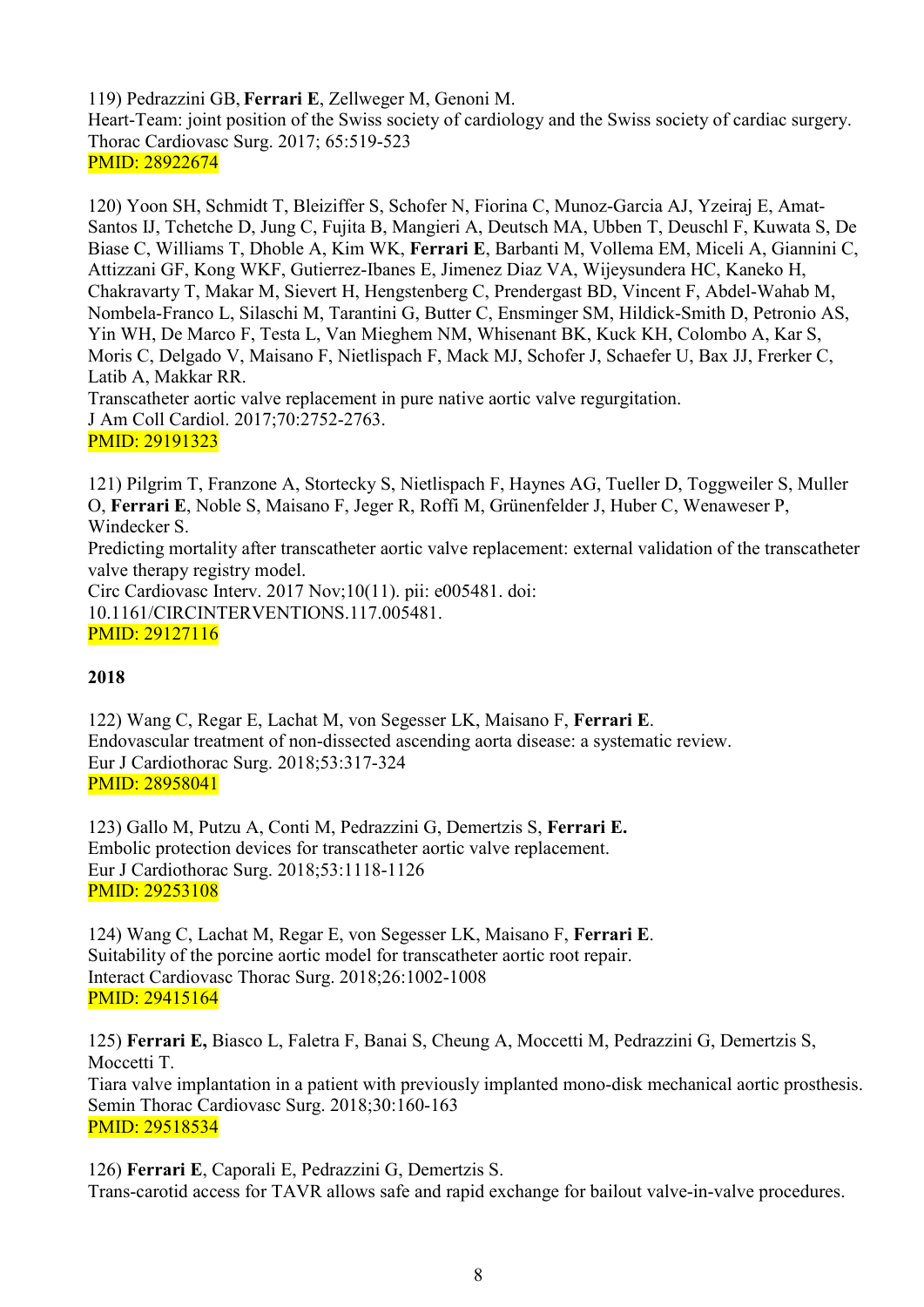J Card Surg. 2018;33:4-6 PMID: 29377318

127) Tozzi P, Siniscalchi G, **Ferrari E**, Kirsch M, Hayoz D. Percutaneous increase of mitral leaflet coaptation length after mitral valve repair: results from a preclinical study. Interact Cardiovasc Thorac Surg. 2018;26:681-686 PMID: 29244156

128) Bleiziffer S, Erlebach M, Simonato M, Pibarot P,Webb J, Capek L, Windecker S, George I, Sinning JM, Horlick E, Napodano M, Holzhey DM, Petursson P, Cerillo A, Bonaros N, **Ferrari E**, Cohen MG, Baquero G, Jones TL, Kalra A, Reardon MJ, Chhatriwalla A, Gama-Ribeiro V, Alnasser S, Van Mieghem NM, Rustenbach CJ, Schofer J, Garcia S, Zeus T, Champagnac D, Bekeredjian R, Kornowski R, Lange R, Dvir D. Incidence, Predictors and Clinical Outcomes of Residual Stenosis after Aortic Valve-in-Valve. Heart. 2018;104:828-834 PMID: 29352008

129) Berdajs D, Mosbahi S, Charbonnier D, **Ferrari E**, von Segesser LK. Impact of the bicuspid aortic valve on aortic root hemodynamics: three-dimensional computed fluid dynamics simulation. Interact Cardiovasc Thorac Surg. 2018;27:446-454 PMID: 29579303

130) Putzu A, **Ferrari E**, Gallo M, Cassina T, Landoni G. Randomized Evidence on Perioperative Statin Therapy in Cardiac Surgery. Ann Thorac Surg. 2018;105:665-666 PMID: 29362180

131) **Ferrari E**, von Segesser LK, Berdajs D, Muller L, Halbe M, Maisano F. Clinical experience in minimally invasive cardiac surgery with virtually wall-less venous cannulas. Innovations. 2018;13:104-107 PMID: 29677020

132) Berdajs D, Mosbahi S, Eckstein F, Reuthebuch O, Grapow M, **Ferrari E**, von Segesser LK. Impact of aortic root annuloplasty on 3D aortic root geometry. J Surg Res. 2018;225:45-53 PMID: 29605034

133) Von Segesser LK, Berdajs D, Abdel-Sayed S, **Ferrari E**, Halbe M, Wilhelm M, Maisano F. New, optimized, dual lumen cannula for veno-venous ECMO Perfusion. 2018;33:18-23 PMID: 29788840

134) Guerrero M, Urena M, Himbert D, Wang DD, Eleid M, Kodali S, George I, Chakravarty T, Mathur M, Holzhey D, Pershad A, Fang HK, O'Hair D, Jones N, Mahadevan VS, Dumonteil N, Rodés-Cabau J, Piazza N, **Ferrari E**, Ciaburri D, Nejjari M, DeLago A, Sorajja P, Zahr F, Rajagopal V, Whisenant B, Shah PB, Sinning JM, Witkowski A, Eltchaninoff H, Dvir D, Martin B, Attizzani GF, Gaia D, Nunes NSV, Fassa AA, Kerendi F, Pavlides G, Iyer V, Kaddissi G, Witzke C, Wudel J, Mishkel G, Raybuck B, Wang C, Waksman R, Palacios I, Cribier A, Webb J, Bapat V, Reisman M, Makkar R, Leon M, Rihal C, Vahanian A, O'Neill W, Feldman T.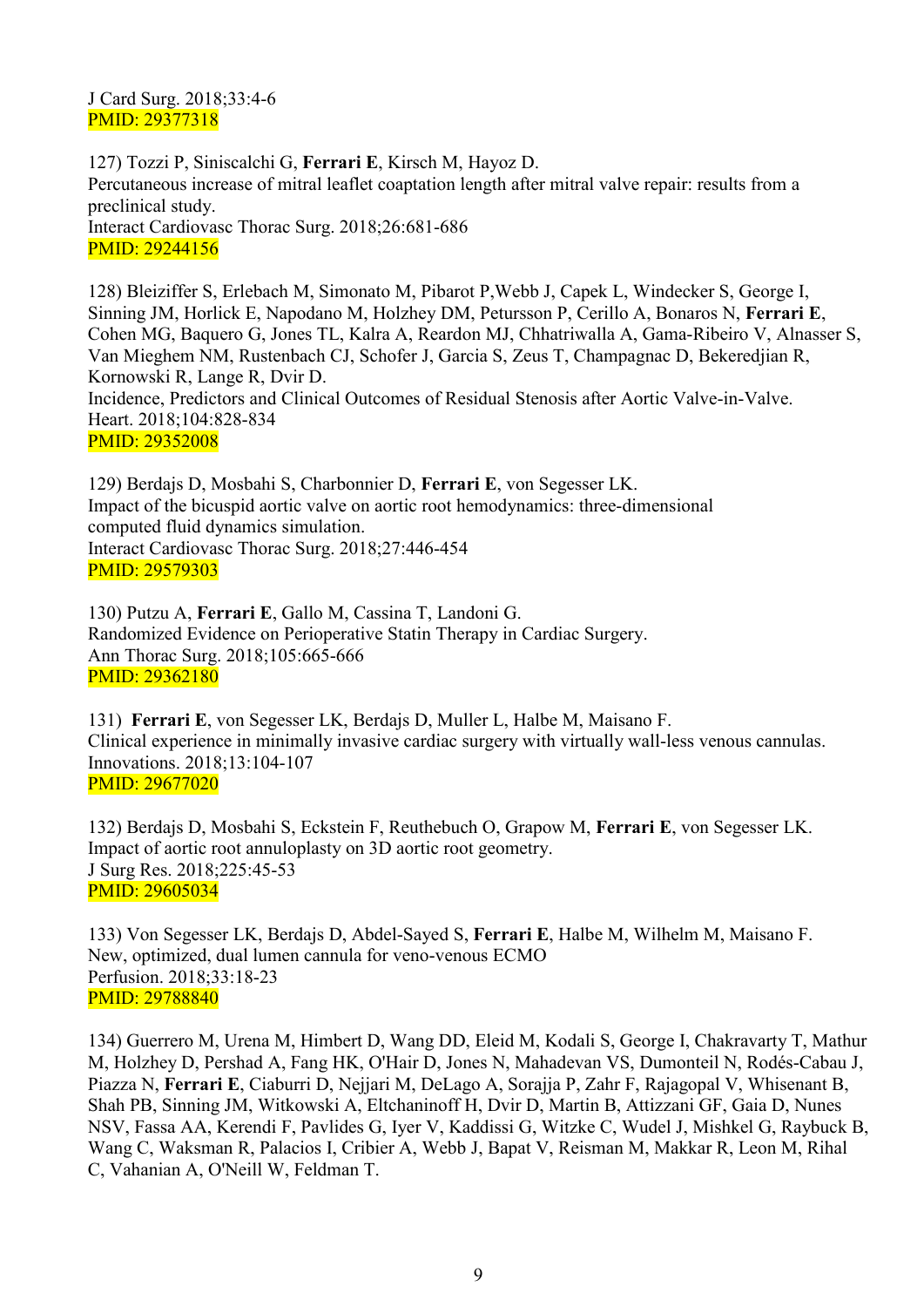1-Year Outcomes of Transcatheter Mitral Valve Replacement in Patients with Severe Mitral Annular Calcification. J Am Coll Cardiol. 2018;71:1841-1853 PMID: 29699609

135) Wahlers TCW, Andreas M, Rahmanian P, Candolfi P, Zemanova B, Giot C, **Ferrari E**, Laufer G. Outcomes of a rapid deployment aortic valve versus its conventional counterpart: a propensity-matched analysis. Innovations 2018;13:177-183 PMID: 29912142

136) Putzu A, Gallo M, **Ferrari E**, Cassina T, Landoni G. Statin Therapy before Cardiac Surgery: Neutral or Detrimental Effects? Anesthesiology. 2018;128:685-686 PMID: 29438254

137) Caporali E, Van Den Berg JC, **Ferrari E.** Endovascular treatment of complex aortic injuries 40 years after surgery for aortic coarctation. J Vasc Surg Cases Innov Tech. 2018;4:181 PMID: 29942917

138) Cheung A, Webb J, Schaefer U, Moss R, Deuschl F, Conradi L, Denti P, Latib A, Kiaii B, Bagur R, **Ferrari E**, Moccetti M, Biasco L, Blanke P, Ben-Gal Y, Banai S. Transcatheter mitral valve replacement in patients with previous aortic valve replacement. Circ Cardiovasc Interv. 2018; 11(10):e006412. doi: 10.1161/CIRCINTERVENTIONS.118.006412 PMID: 30354628

139) Biasco L, Pedrazzini G, De Backer O, Klersy C, Bellesi L, Presilla S, Badini M, Faletra F, Pasotti E, **Ferrari E**, Demertzis S, Moccetti T, Aviano D, Moccetti M.

Radiological exposure of patients undergoing transcatheter aortic valve implantation in contemporary practice.

J Cardiovasc Med. 2018;19:579-585 PMID: 30045085

140) Biasco L, **Ferrari E**, Pedrazzini G, Faletra F, Moccetti T, Petracca F, Moccetti M. Access sites for TAVI: patient selection criteria, technical aspects, and outcomes. Front. Cardiovasc Med. 2018;5:88 PMID: 30065928

141) Torre T, Leo LA, Demertzis S, **Ferrari E**. Giant Left Coronary Artery Aneurysms and Concomitant Coronary Disease. Ann Cardiovasc Surg. 2018;1:1005

142) Gallo M, Demertzis S, Torre T, **Ferrari E**. Direct surgical transcatheter heart valve implantation in a calcified mitral valve. Multimed Man Cardiothorac Surg. 2018;2018. doi: 10.1510/mmcts.2018.053. PMID: 30285323

# **2019**

143) **Ferrari E**, Piazza G, Scoglio M, Berdajs D, Tozzi P, Maisano F, von Segesser LK. Suitability of 3D-printed root models for the development of transcatheter aortic root repair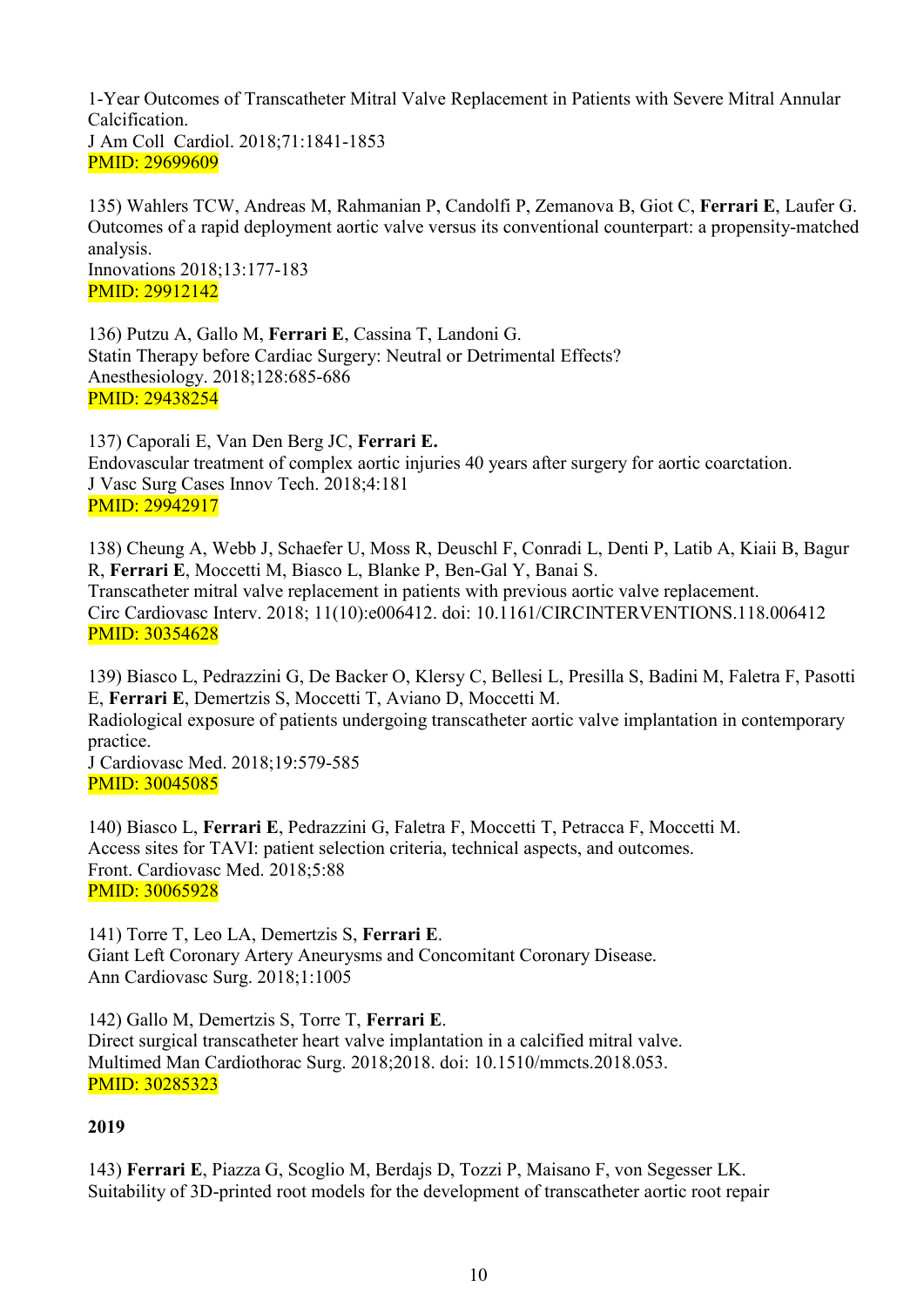#### technologies. ASAIO J. 2019;65:874-881 PMID: 30325848

144) Conti M, Vandenberghe S, Marconi S, **Ferrari E**, Romarowski RM, Morganti S, Auricchio F, Demertzis S. Reversed auxiliary flow to reduce embolism risk during TAVI: a computational simulation and experimental study. Cardiovasc Eng Technol. 2019;10:124-135 PMID: 30341729

145) Mosbahi S, Stak D, Gravestock I, Burgstaller JM, Steurer J, Eckstein F, **Ferrari E**, Berdajs DA. A systemic review and meta-analysis: Bentall versus David procedure in acute type A aortic dissection. Eur J Cardiothorac Surg. 2019;55:201-209 PMID: 30084969

146) Stortecky S, Franzone A, Heg D, Tueller D, Noble S, Jeger R, Toggweiler S, **Ferrari E**, Nietlispach F, Taramasso M, Maisano F, Grünenfelder J, Muller O, Huber C, Roffi M, Carrel T, Wenaweser P, Windecker S. Temporal trends in adoption and outcomes of transcatheter aortic valve implantation: a SwissTAVI Registry analysis. Eur Heart J Qual Care Clin Outcomes. 2019;5:242-251 PMID: 30304513

147) **Ferrari E**, Stortecky S, Heg D, Muller O, Nietlispach F, Tueller D, Toggweiler S, Noble S, Maisano F, Roffi M, Jeger R, Grünenfelder J, Huber C, Windecker S, Wenaweser P. The hospital results and 1-year outcomes of transcatheter aortic valve-in-valve procedures and transcatheter aortic valve implantations in native valves: results from the Swiss-TAVI Registry. Eur J Cardiothorac Surg. 2019;56:55-63 PMID: 30689870

148) Hong N, Lu Y, Hu H, Sun J, Sun K, von Segesser LK, Berdajs D, Chen S, **Ferrari E.** Self-expanding apical closure device for full-percutaneous closed-chest transapical valve procedures with large-sized introducer sheaths: first study in an animal model. Interact Cardiovasc Thorac Surg. 2019;29:793-799 PMID: 31369123

149) Caporali E, Bonato R, Klersy C, **Ferrari E**. Hemodynamic performance and clinical outcome of pericardial Perimount Magna and porcine Hancock II valves in aortic position. J Card Surg. 2019;34:1055-1061 PMID: 31389647

150) **Ferrari E,** Gallo M, Wang C, Zhang L, Taramasso M, Maisano F, Pirelli L, Berdajs D, von Segesser LK. Three-dimensional printing in adult cardiovascular medicine for surgical and transcatheter procedural planning, teaching and technological innovation. Interact Cardiovasc Thorac Surg. 2019;30:203-214 PMID: 31633170

151) Abdel-Sayed S, Abdel-Sayed P, Berdajs D, **Ferrari E,** Halbe M, von Segesser LK, Maisano F. Effect of blood viscosity on the performance of virtually wall-less venous cannulas.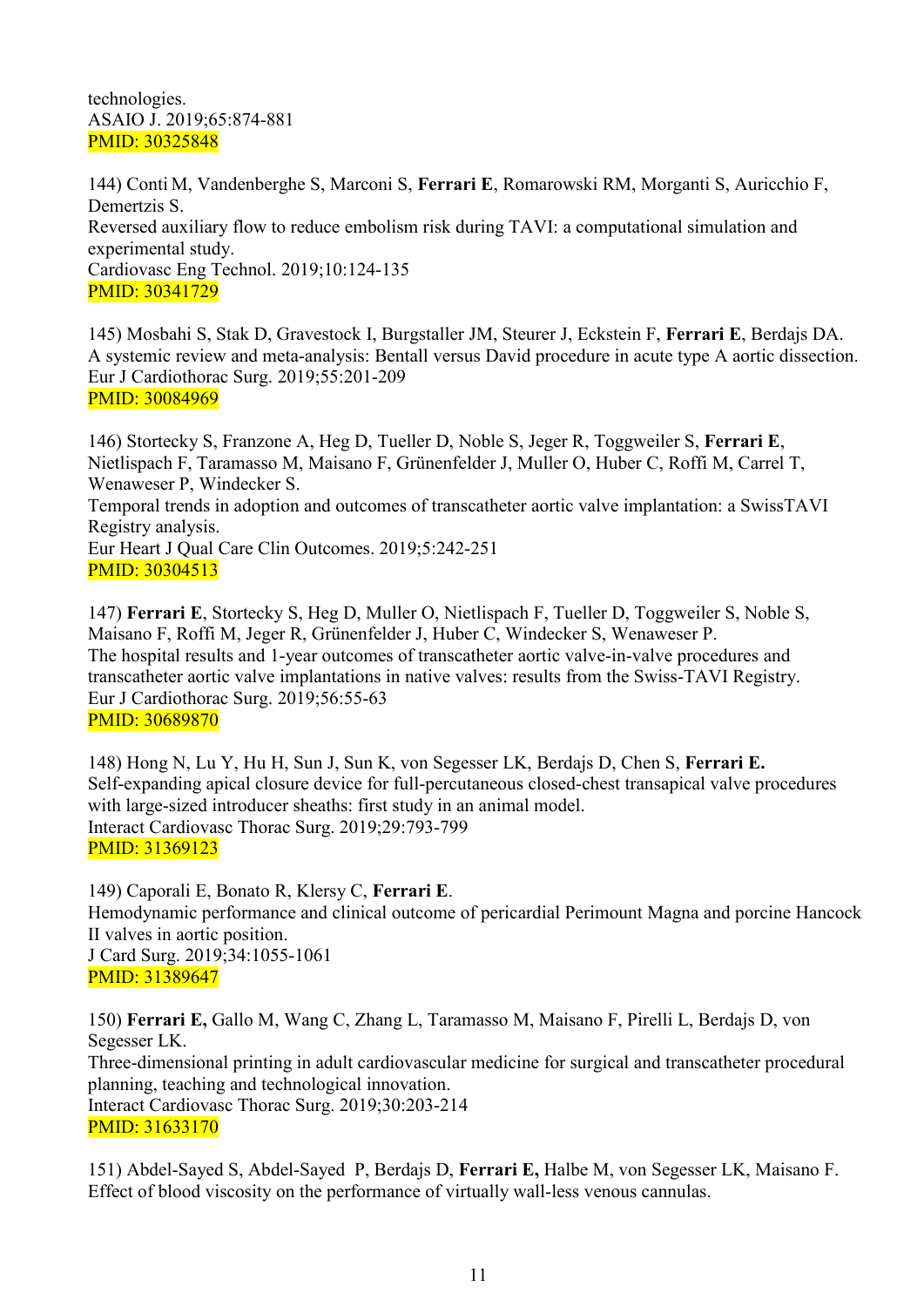Perfusion. 2020;35:393-396 PMID: 31696777

152) Cioffi, Paiocchi VL, Leo LA, **Ferrari E**, Faletra FF. Capillary Hemangioma of the left ventricle. J Cardiovasc Echogr. 2019;29:126-128 PMID: 31728304

153) Abdel-Sayed S, **Ferrari E**, Abdel-Sayed P, Wilhelm M, Halbe M, von Segesser LK, Maisano F, Berdajs D. New bidirectional arterial perfusion device. Int J Artif Organs. 2020;43:433-436 PMID: 32031047

### **2020**

154) **Ferrari E**, Scoglio M, Piazza G, Maisano F, von Segesser LK, Berdajs D. Transcatheter aortic root replacement with chimney grafts for coronary perfusion: a preliminary test in a three-dimensional-printed root model. Interact Cardiovasc Thorac Surg. 2020;31:121-128 PMID: 32303058

155) Biasco L, Cerrato E, Tersalvi G, Pedrazzini G, Wilkins B, Faletra F, **Ferrari E**, Demertzis S, Senatore G, Di Leo A, Varbella F, De Backer O, Nombela Franco L. Worldwide survey on clinical and anatomical factors driving the choice of transcatheter aortic valve prostheses. Frontiers in Cardiovascular Medicine. 2020;7:38 PMID: 32266292

156) Berdajs D, von Segesser, Maisano F, Milano G, **Ferrari E.** Performance characteristics of the new Eurosets magnetically suspended centrifugal pump. Perfusion. 2021;36:183-189 PMID: 32567504

157) **Ferrari E,** Wang C, Berdajs D, von Segesser LK. Chimney grafts in renal arteries: a clinical model for coronary perfusion in future transcatheter aortic root repair technique. J Cardiothorac Surg. 2020;15:132 PMID: 32517779

158) Stortecky S, Heg D, Tueller D, Pilgrim T, Muller O, Noble S, Jeger R, Toggweiler S, **Ferrari E**, Taramasso M, Maisano F, Hoeller R, Wenaweser P, Nietlispach F, Widmer A, Huber C, Roffi M, Carrel T, Windecker S, Conen A. Infective endocarditis after transcatheter aortic valve replacement: a nationwide cohort-study. JACC. 2020;75:3020-3030 PMID: 32553254

159) Wang C, von Segesser LK, Maisano F, **Ferrari E.** Catheter-based treatment of the dissected ascending aorta: a systematic review. Eur J Cardiothorac Surg. 2020;59:80-91 PMID: 32893292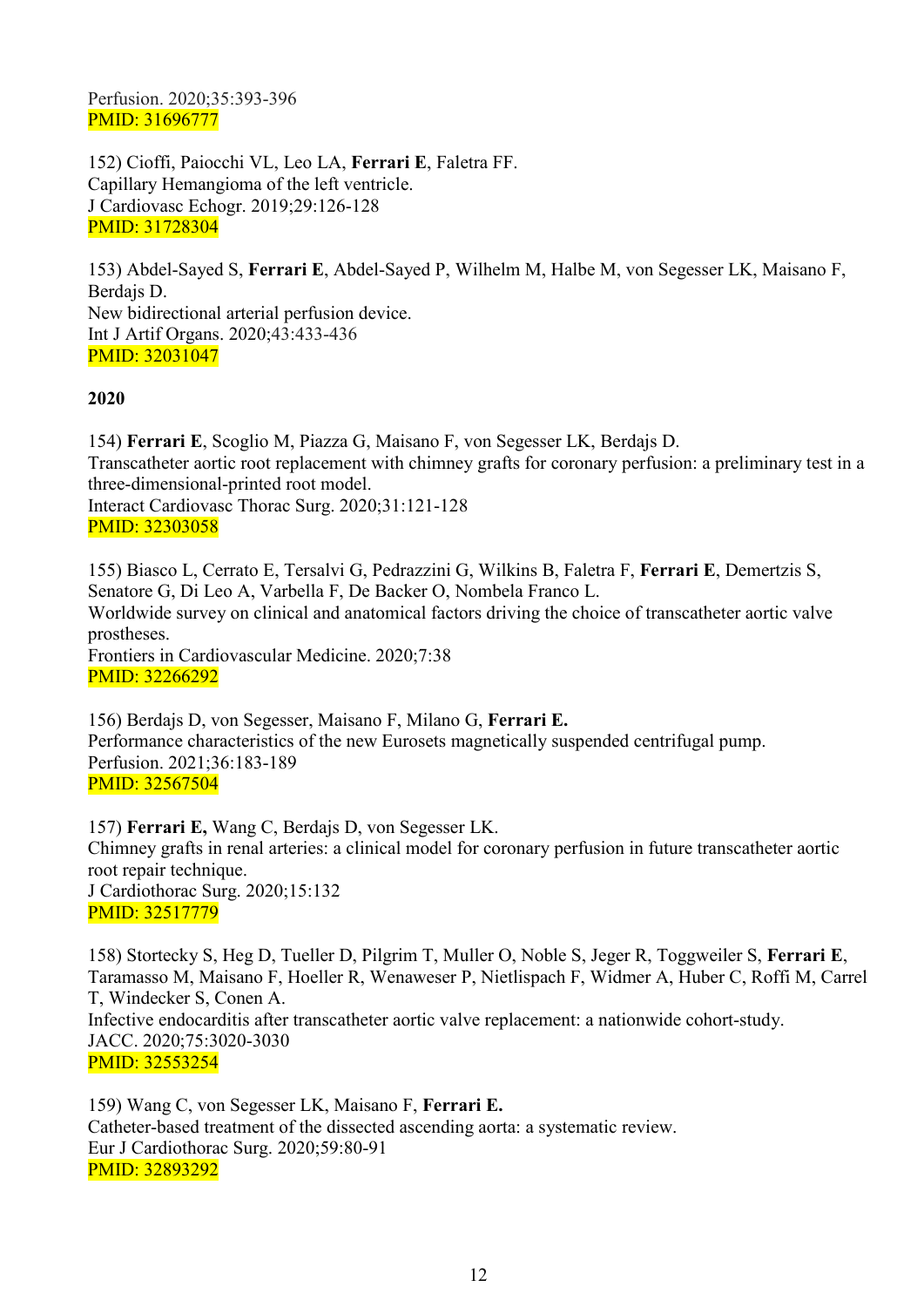160) Lu H, Fournier S, Namasivayam J, Roguelov C, **Ferrari E**, Eechkout E, Monney P, Tozzi P, Marcucci P, Muller O, Kirsch M. Transapical approach versus transcervical approach for transcatheter aortic valve replacement: a retrospective monocentric study. Interact Cardiovasc Thorac Surg. 2020;31:781-788 PMID: 33051655

161) Schmiady MO, Hofmann M, Halbe M, Tilburg K, Aser R, Mestres CA, Maisano F, **Ferrari E**. Initiation of an inter-hospital ECMO transfer program for critically ill patients with coronavirus disease 2019: bringing ECMO support to peripheral hospitals. Interact Cardiovasc Thorac Surg. 2021;32:812-816 PMID: 33647975

162) Kawashima H, Pompilio G, Andreini D, Bartorelli AL, Mushtaq S, **Ferrari E**, Maisano F, Buechel RR, Tanaka K, La Meir M, de Mey J, Schneider U, Doenst T, Teichgräber U, Stone GW, Sharif F, de Winter RJ, Thomsen B, Taylor C, Rogers C, Leipsic J, Wijns W, Onuma Y, Serruys PW. Safety and Feasibility Evaluation of Planning and Execution of Surgical Revascularization Solely Based on Coronary CTA and FFRCT in Patients with Complex Coronary Artery Disease: Study Protocol of the FASTTRACK CABG Study. BMJ. 2020;10:e038152. doi: 10.1136/bmjopen-2020-038152 PMID: 33303435

163) Tagliari AP, Saadi RP, **Ferrari E**, Taramasso M, Saadi EK. The role of the axillary artery as a second access choice in TAVI procedures. Braz J Cardiovasc Surg. 2021;36:237-243 PMID: 33355810

164) Conti M, Romarowski RM, Ferrarini A, Stochino M, Auricchio F, Morganti S, von Segesser LK, **Ferrari E.**

Patient-specific computational fluid dynamics analysis of transcatheter aortic root replacement with chimney coronary grafts.

Interact Cardiovasc Thorac Surg. 2021;32:408-416 PMID: 33351896

# **2021**

165) Tagliari AP, **Ferrari E**, Haager PK, Schmiady MO, Vicentini L, Gavazzoni M, Gennari M, Jörg L, Khattab AA, Blöchlinger S, Maisano F, Taramasso M.

Feasibility and safety of cerebral embolic protection device insertion in bovine aortic arch anatomy. J Clin Med. 2020;9:4118 PMID: 33419286

166) Franciosi G, **Ferrari E,** Torre T, Turchetto L, Demertzis S The new cardiovascular tissue bank of Switzerland. SMW. 2021;

167) Tagliari AP, Vicentini L, Zimmermann JM, Miura M, **Ferrari E**, Perez D, Haager PK, Jorg L, Maisano F, Taramasso M. Transcatheter aortic valve neo-commissure alignment with the Portico system. EuroIntervention. 2021;17:e152-e155 PMID: 33342763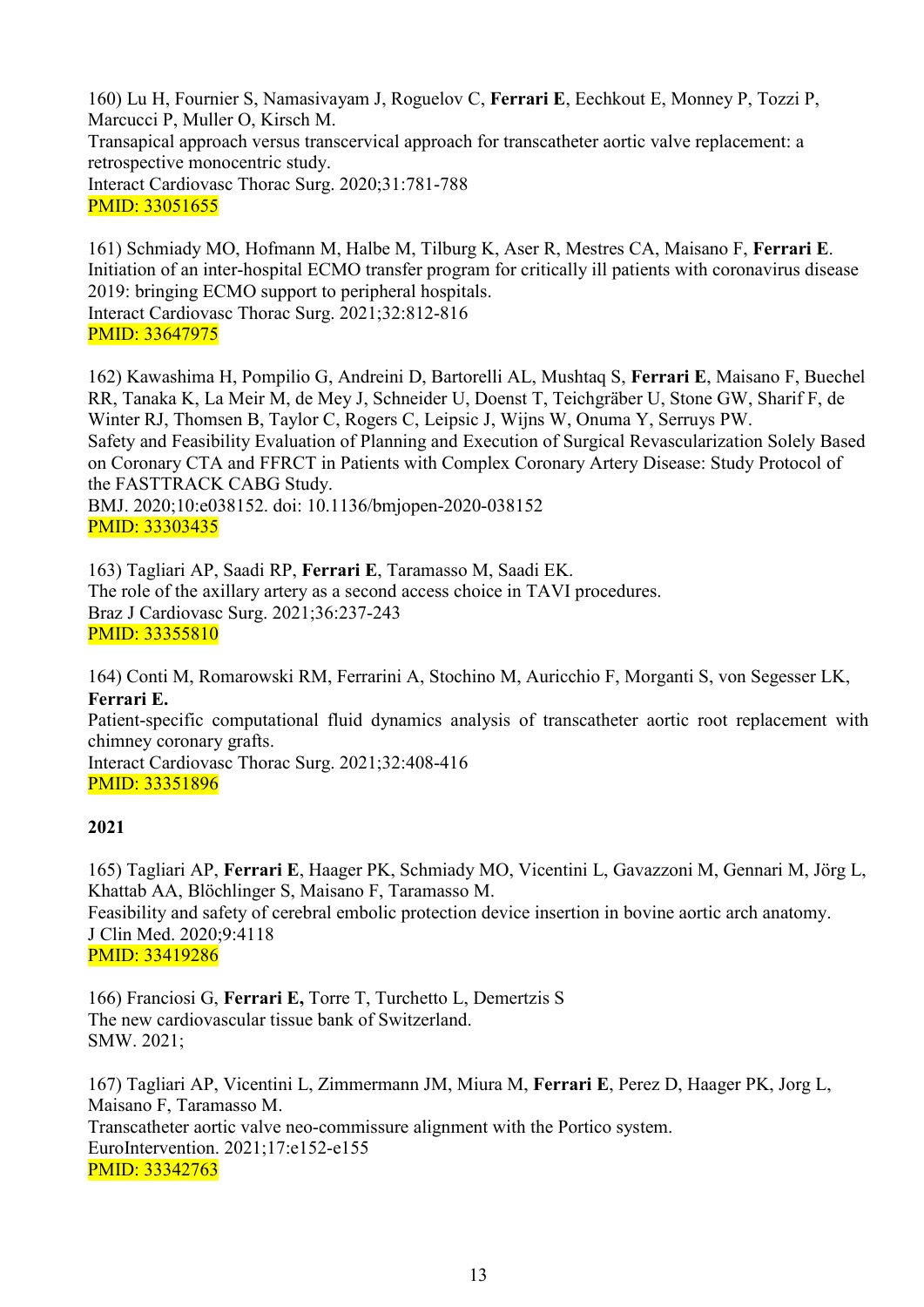168) Torre T, Toto F, Klersy C, Theologou T, Casso G, Gallo M, Surace G, Franciosi G, Cassina T, Demertzis S, **Ferrari E** Early predictors of mortality in refractory cardiogenic shock following acute coronary syndrome treated with extracorporeal membrane oxygenator. J Artif Organs. 2021;24:327-335

PMID: 33677800

169) Tozzi P, Solida A, Siniscalchi G, **Ferrari E** A Heart Surgery Simulator with an Integrated Supervision System for Self-Learning the Key Steps and Pitfalls of the Mitral Valve Repair: Initial Investigation. Simul Healthc. 2021; Jul 2. doi: 10.1097/SIH.0000000000000590. PMID: 34225333

170) Attinger-Toller A\*, **Ferrari E\***, Tueller D, Templin C, Muller O, Nietlispach F, Toggweiler S, Noble S, Roffi M, Jeger R, Huber C, Carrel T, Pilgrim T, Wenaweser P, Togni M, Cook S, Heg D, Windecker S, Goy JJ, Stortecky S.

Age-related outcomes after transcatheter aortic valve replacement: insights from the SwissTAVI Registry.

JACC Cardiovasc Interv. 2021;14:952-960

**\*= equal contribution as first author** PMID: 33865734

171) Pozzoli A, Taramasso M, Vicentini L, Gavazzoni M, Miuri M, Russo G, Gulmez G, **Ferrari E**, Sromicki J, Balkiva J, Riva M, Zuber M, Maisano F.

Transcatheter Tricuspid Valve Replacement.

Operative Techniques in Thoracic and Cardiovascular Surgery. 2021;https://doi.org/10.1053/j. optechstcvs.2021.06.003

172) Tagliari AP, Perez-Camargo D, **Ferrari E**, Haager PK, Jörg L, Gennari M, Chen M, Gavazzoni M, Khattab AA, Blöchlinger S, Maisano F, Taramasso M.

Pre-operative Continued Oral Anticoagulation impact on early outcomes after Transcatheter Aortic Valve Implantation Am J Cardiol. 2021:149:67-71

PMID: 33757781

173) Wang C, von Segesser LK, Berdajs D, **Ferrari E.** Endovascular treatment of the dissected proximal aortic arch: a systematic review. Interact Cardiovasc Thorac Surg. 2021;33:746-754 PMID: 34056647

174) Paiocchi VL, Faletra FF, **Ferrari E**, Schlossbauer S, Leo AL, Maisano F. Multimodality imaging of the Anatomy of the aortic root. Physiological, pathological, surgical and interventional implications J Cardiovasc Dev Dis. 2021;8:51 PMID: 34064421

175) Gallo M, Sá MPBO, Doulamis IP, Hussein N, Laforgia PL, Kampaktsis PN, Tagliari AP, **Ferrari E.**

Transcatheter valve-in-valve implantation for degenerated bioprosthetic aortic and mitral valves – an update on indications, techniques and clinical results.

Expert Rev Med Devices. 2021;18:597-608. PMID: 34080501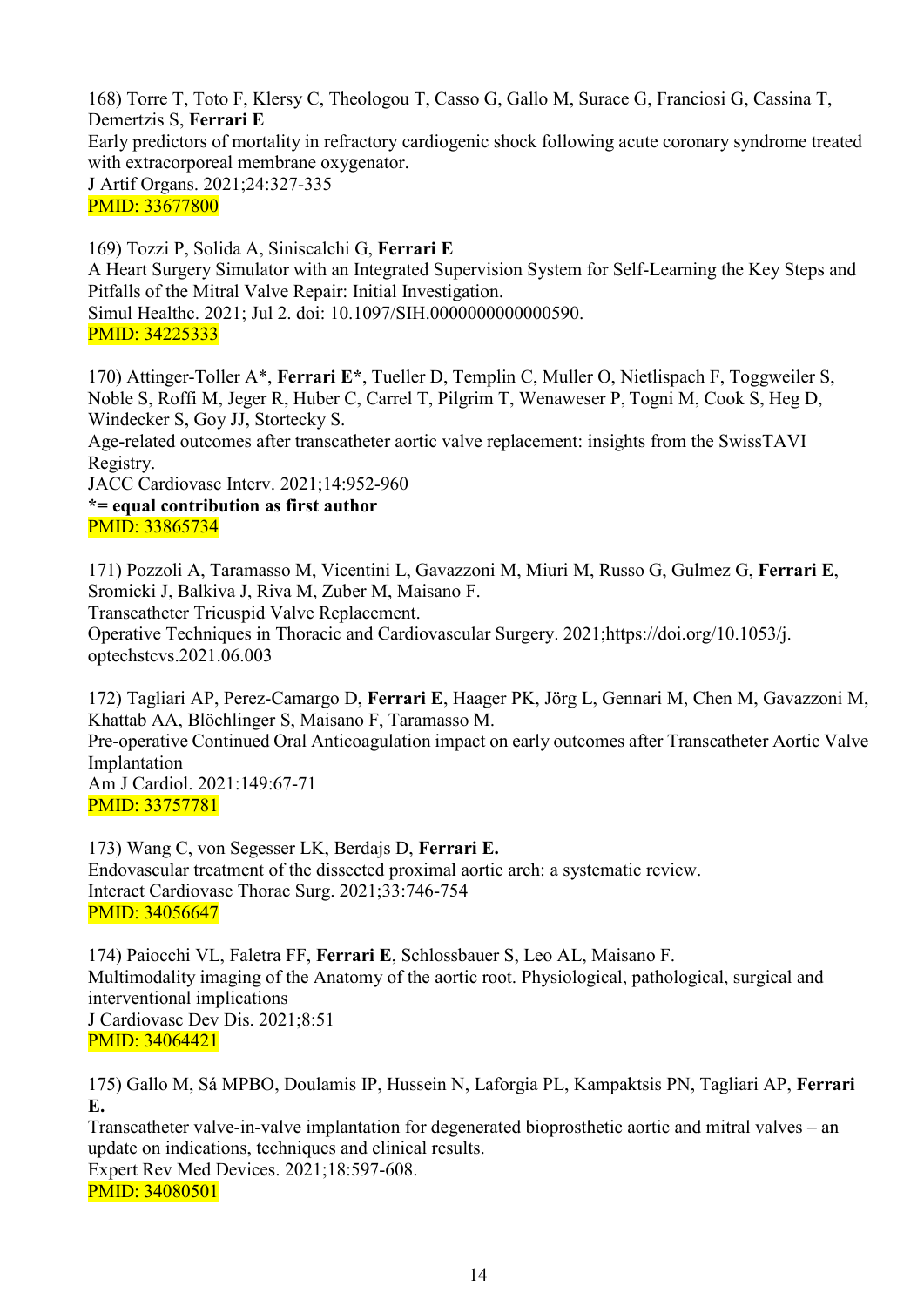176) Abdel-Sayed S, **Ferrari E**, Abdel-Sayed P, Wilhelm M, von Segesser LK, Berdajs D. Design optimization of bidirectional arterial perfusion cannula. J Cardiothorac Surg. 2021;16:114 PMID: 33902666

177) Tozzi P, **Ferrari E**, [Reuthebuch](https://pubmed.ncbi.nlm.nih.gov/?term=Reuthebuch+O&cauthor_id=12142193) O, Matt P, Huber C, Eckstein F, Kirsch M, Mestres CA Humanoids for teaching and training coronary artery bypass surgery to the next generation cardiac surgeons. Interact Cardiovasc Thorac Surg. 2021 Oct 12:ivab260. doi: 10.1093/icvts/ivab260. PMID: 34647125

178) Gallo M, Nai Fovino L, Blitzer D, Doulamis IP, Guariento A, Salvador L, Tagliari AP, **Ferrari E.** Transcatheter aortic valve replacement for structural degeneration of previously implanted transcatheter heart valves (TAVR-in-TAVR): a systematic review. Eur J Cardiothorac Surg. 2021 Oct 18:ezab443. doi: 10.1093/ejcts/ezab443. PMID: accepted

179) Schlossbauer S, Faletra F, Paiocchi V, Leo LA, Franciosi G, Bonanni M, Angelini G, Pavon A, **Ferrari E**, Ho S, Hahn R. Multimodality imaging of the anatomy of tricuspid valve. J Cardiovasc Dev Dis. 2021;8:107 PMID: 34564125

180) Caporali E, Lorusso R, Torre T, Toto F, Pozzoli A, Pedrazzini G, Demertzis S, **Ferrari E**. The aortic annulus stabilization technique prevents paravalvular leaks after rapid deployment aortic valve implantation. J Clin Med.202;10:5775 PMID: 34945072

#### **2022**

181) Burrello J, Caporali E, Grazioli L, Pianezzi E, Balbi C, Rigamonti E, Bolis S, Lazzarini E, Biemmi V, Burrello A, Frigerio R, Martinetti G, Fusi-Schmidhauserd T, Vassalli G, **Ferrari E**, Moccetti T, Gori A, Cretich M, Melli G, Monticone S, Barile L. Risk stratification of patients with SARS-CoV-2 infection by tissue factor expression in serum-derived extracellular vesicles. Arterioscler Thromb Vasc Biol. 2022; PMID: accepted

182) Toto F, Torre T, Turchetto L, Lo Cicero V, Klersy C, Demertzis S, **Ferrari E.** Efficacy of Intraoperative Vein Graft Storage Solutions in Preserving Endothelial Cell Integrity during Coronary Artery Bypass Surgery. J Clin Med.2022; PMID: accepted

183) **Ferrari E**, Pozzoli A, Maisano F, von Segesser LK. Apical Closure Device for Full-Percutaneous Closed-Chest Transapical Valve Procedures with Large-Sized Introducer Sheaths: A Pre-Clinical Study.

Journal of Cardiac Surgery. 2022; PMID: accepted